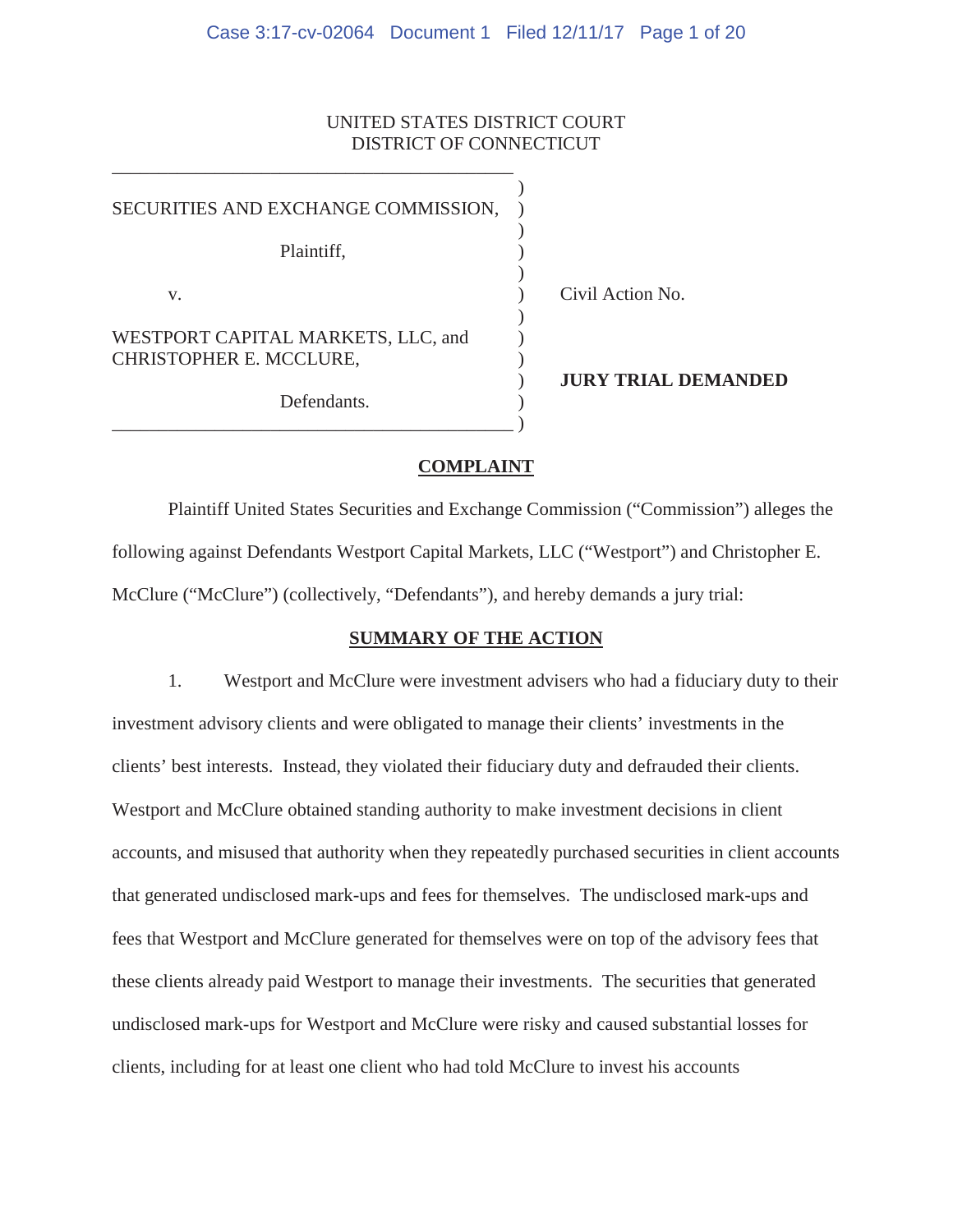### Case 3:17-cv-02064 Document 1 Filed 12/11/17 Page 2 of 20

conservatively. Across Westport's advisory client accounts, the undisclosed mark-ups and fees totaled approximately \$780,000.

2. From March 2012 until June 2015, Westport and McClure received undisclosed mark-ups when Westport, acting as principal, sold securities from its proprietary brokerage account to client accounts. Federal law requires investment advisers to obtain client consent prior to the completion of each transaction — when selling securities from an adviser's own account to a client. To enable clients to provide informed consent, Westport was required to provide clients with sufficient information for clients to make an informed decision. Westport was thus required — but failed — to disclose its financial conflict of interest to clients. Clients were deprived of key information they needed to evaluate Westport's and McClure's financial motives in buying these risky securities in their accounts.

3. Further, in its capacity as a broker-dealer, Westport accepted mutual fund distribution fees, known as 12b-1 fees, when Westport and McClure invested advisory clients in certain mutual fund share classes. Westport and McClure did not tell their advisory clients that the clients' mutual fund investments generated this additional form of compensation for Westport and McClure. In some instances, Westport and McClure invested their clients in mutual fund share classes that charged a 12b-1 fee even when a share class of the same fund was available without a 12b-1 fee.

4. Through the conduct alleged herein, Westport and McClure breached the fiduciary duty that they owed to their investment advisory clients, by defrauding those clients, failing to make investment decisions in the best interest of those clients, and failing to disclose their conflicts of interest.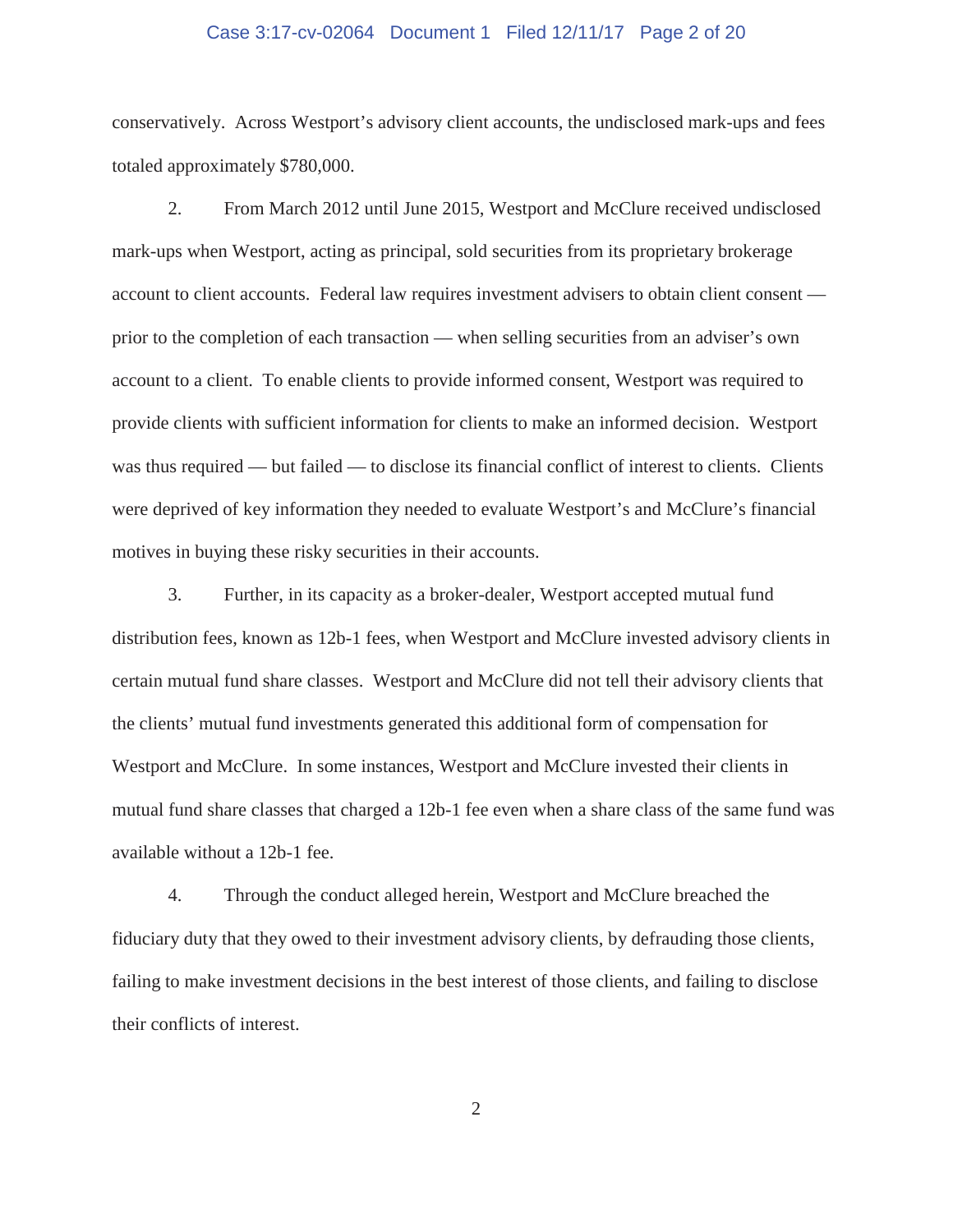### **JURISDICTION AND VENUE**

5. The Commission seeks a permanent injunction and disgorgement pursuant to Section 209(d) of the Investment Advisers Act of 1940 ("Advisers Act") [15 U.S.C. § 80b-9(d)]. The Commission seeks further equitable relief in the form of a conduct-based injunction pursuant to Section 21(d)(5) of the Securities Exchange Act of 1934 ("Exchange Act") [15 U.S.C. § 78u(d)(5)]. The Commission seeks the imposition of a civil penalty pursuant to Section 209(e) of the Advisers Act [15 U.S.C. § 80b-9(e)].

6. The Court has jurisdiction over this action pursuant to Sections 209(d), 209(e), and 214 of the Advisers Act [15 U.S.C. §§ 80b-9(d), 80b-9(e), 80b-14].

7. Venue is proper in this District under Section 214 of the Advisers Act [15 U.S.C. § 80b-14] and 28 U.S.C. § 1391(d) because, among other things, certain acts or transactions constituting the violations of the federal securities laws detailed herein occurred in this district and because, at all relevant times, Westport's principal place of business was in Connecticut and McClure was a resident of Connecticut.

8. In connection with the conduct described in this Complaint, Defendants directly or indirectly made use of the mails or the means or instruments of interstate commerce.

9. Defendants' conduct involved fraud, deceit, or deliberate or reckless disregard of regulatory requirements, and resulted in substantial loss, or significant risk of substantial loss, to other persons.

#### **DEFENDANTS**

10. **Westport**, located in Westport, Connecticut, is a dually registered investment adviser and broker-dealer. Westport first registered as an investment adviser with the Commission in 1997. Westport has been registered as a broker-dealer since 1996. During the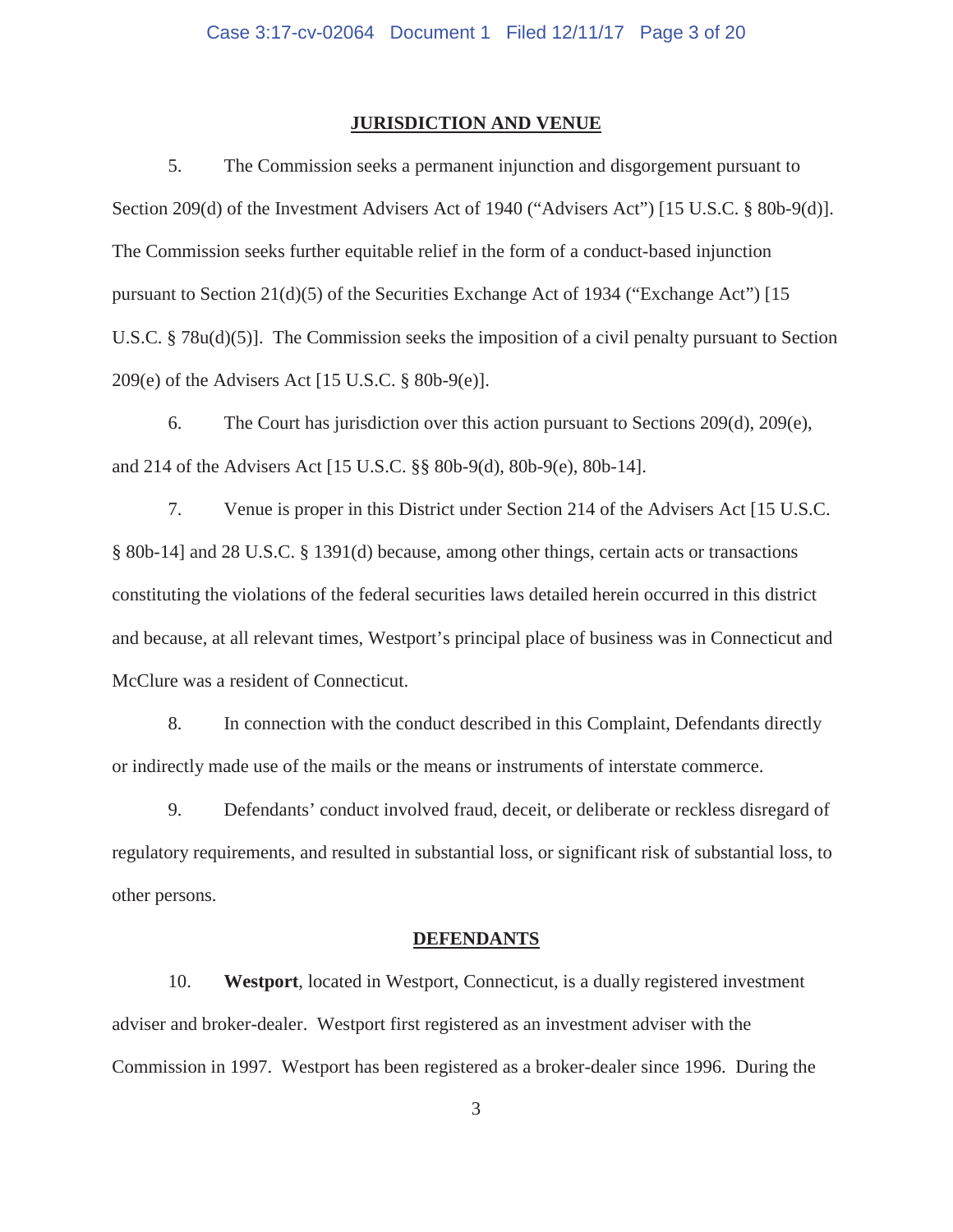### Case 3:17-cv-02064 Document 1 Filed 12/11/17 Page 4 of 20

relevant period, advisory clients paid Westport advisory fees in exchange for investment advice and the management of their accounts.

11. **McClure** is Westport's President, Chief Executive Officer, Chief Financial Officer, and Chief Compliance Officer. Since 2007, McClure has controlled Westport and has been the sole or majority owner of Westport. He is a resident of Fairfield, Connecticut. At all relevant times, McClure personally advised certain Westport clients, had authority to make investment decisions for certain clients, and received compensation for providing investment advice and for managing client accounts.

#### **FACTUAL ALLEGATIONS**

### **A. Westport's Advisory Business.**

12. Westport and McClure provide advisory services to a variety of clients, including retirees and elderly persons who rely on investments in their Westport advisory accounts for income. Westport's clients also include trusts and retirement plans. These advisory services include both Westport's investment advice and the management of clients' investment portfolios.

13. For these advisory services, Westport's clients pay an advisory fee to Westport, which is an agreed-upon percentage applied to the value of the client's assets under the firm's management. The fee is periodically deducted from clients' advisory accounts.

14. As investment advisers, Westport and McClure are fiduciaries for their advisory clients. As such, they owe their clients an affirmative duty of utmost good faith, are obligated to provide full and fair disclosure of all material facts, and have an affirmative obligation to employ reasonable care to avoid misleading their clients. Westport's and McClure's duty to disclose to clients all material facts includes a duty to tell clients about all of Westport's and McClure's actual or potential conflicts of interest.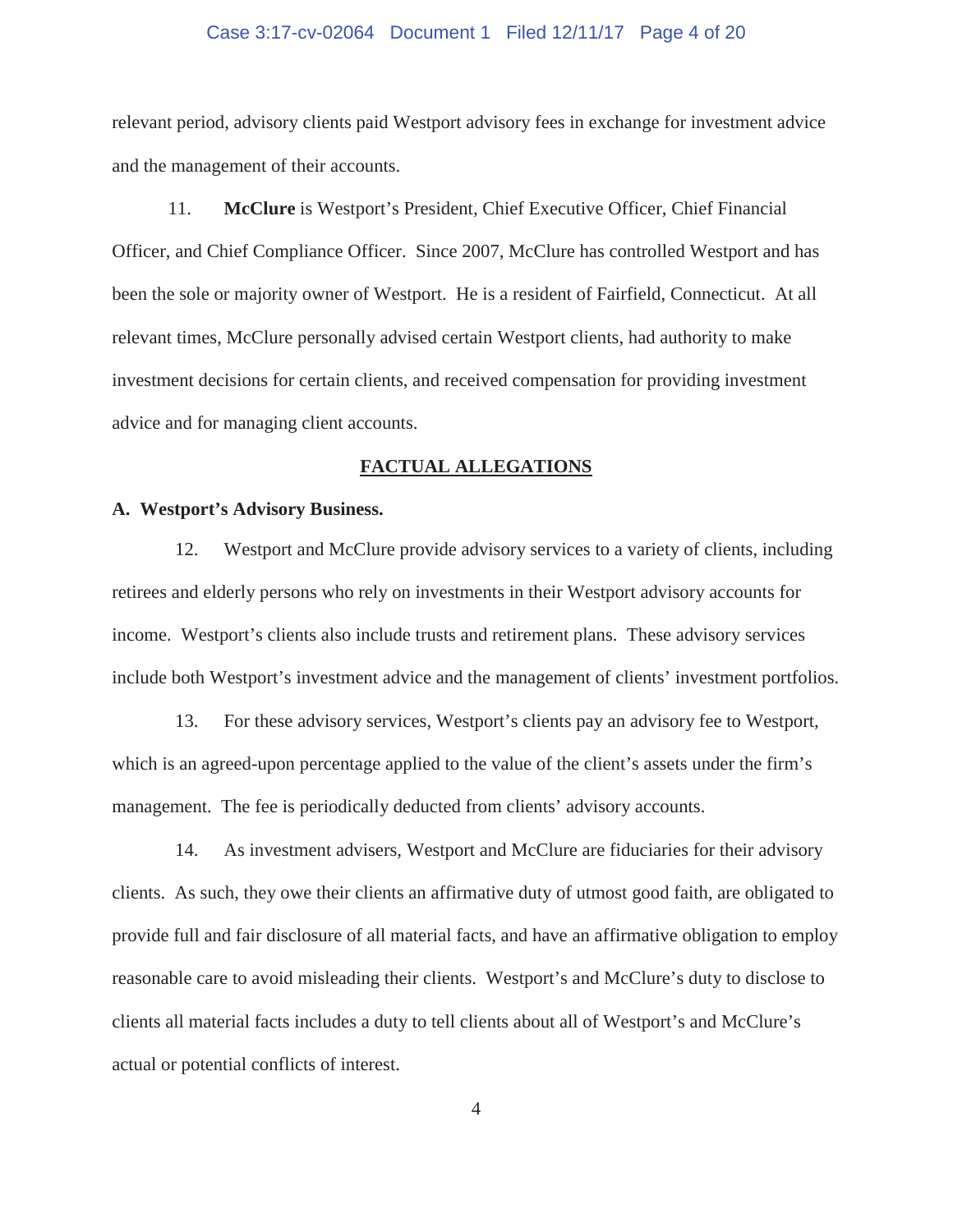## **B. Westport and McClure Generated Undisclosed Mark-Ups for Themselves Through Their Trading in Client Accounts.**

15. Beginning in 2011, Westport entered into arrangements to act as a selling dealer ("Selling Dealer") with investment banks that underwrote, managed, co-managed, or represented underwriters in initial or secondary offerings of securities (hereafter, "Underwriters").

16. When participating as a Selling Dealer, Westport purchased shares of offerings (hereafter, "Syndicate Offerings") in its own brokerage account at a discount to the offerings' public offering prices. Then, acting as principal for its own account, Westport sold those securities to its advisory clients' accounts at the full public offering prices. By doing so, Westport pocketed a "mark-up" equal to the difference between the discounted offering price that it paid for the shares and the full offering price at which Westport sold the shares to its clients. Westport sold Syndicate Offerings to investment advisory clients' accounts through this arrangement beginning in 2011, and then consistently from March 2012 through June 2015.

17. In addition to obtaining the mark-ups as a Selling Dealer, Westport also received advisory fees that were calculated based on the value of the clients' ongoing investments in the Syndicate Offerings.

18. Westport and McClure knew the per-share mark-up that Westport would receive as Selling Dealer when they invested client funds in Syndicate Offerings. When an Underwriter notified Westport and McClure of a new offering, typically by email, the notification typically specified the amount of the mark-up, described as a "selling concession," that Westport would receive when acting as a Selling Dealer for that security. On several occasions, when an Underwriter's notice of a new offering omitted the amount of the mark-up, McClure specifically asked about it before investing his clients' funds in that offering.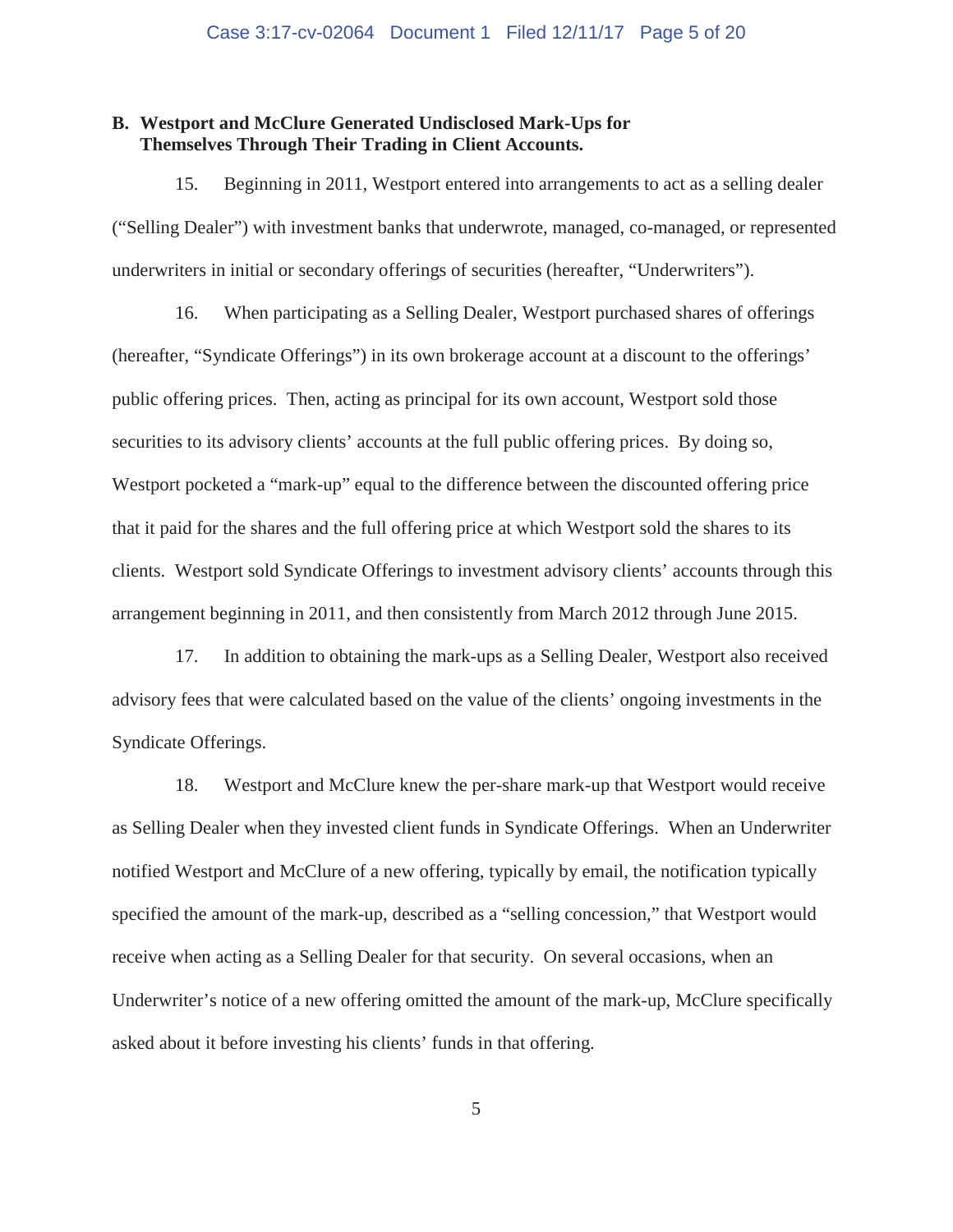### Case 3:17-cv-02064 Document 1 Filed 12/11/17 Page 6 of 20

19. Westport and McClure sold shares of the Syndicate Offerings to accounts belonging to clients who had previously entrusted them with standing authority to buy and sell securities in, and make investment decisions for, those accounts ("Discretionary Accounts"). As fiduciaries with responsibility over Discretionary Accounts, Westport and McClure were legally required to make investment decisions that were consistent with the clients' objectives and in their clients' best interests. They were also required to disclose all conflicts of interest. Westport and McClure did not inform clients that Westport and McClure benefited financially from the investment decisions that they made in Discretionary Accounts.

20. Westport and McClure sold to individual Discretionary Accounts enough shares of Syndicate Offerings to generate mark-ups totaling hundreds of dollars per account, per offering. Many of the Syndicate Offerings had a public offering price of \$25.00 per share with Westport receiving a \$0.50 mark-up per share, meaning that Westport immediately gained for itself 2% from every share it sold to a client. On several other Syndicate Offerings, Westport gained over 3% per share from the mark-up.

21. Westport received a total of \$650,000 in Syndicate Offering mark-ups from advisory client accounts during the relevant period. McClure generated approximately \$530,000 of the \$650,000 in mark-ups for Westport, by placing money that his clients had entrusted to him in the Syndicate Offerings.

22. During Westport's fiscal years 2012 through 2015, advisory clients paid the firm approximately \$1.7 million in advisory fees. The \$650,000 in undisclosed Syndicate Offering mark-ups increased Westport's compensation from fee-paying advisory clients by about 38%. The \$530,000 in mark-ups from McClure's clients increased Westport's compensation from fee-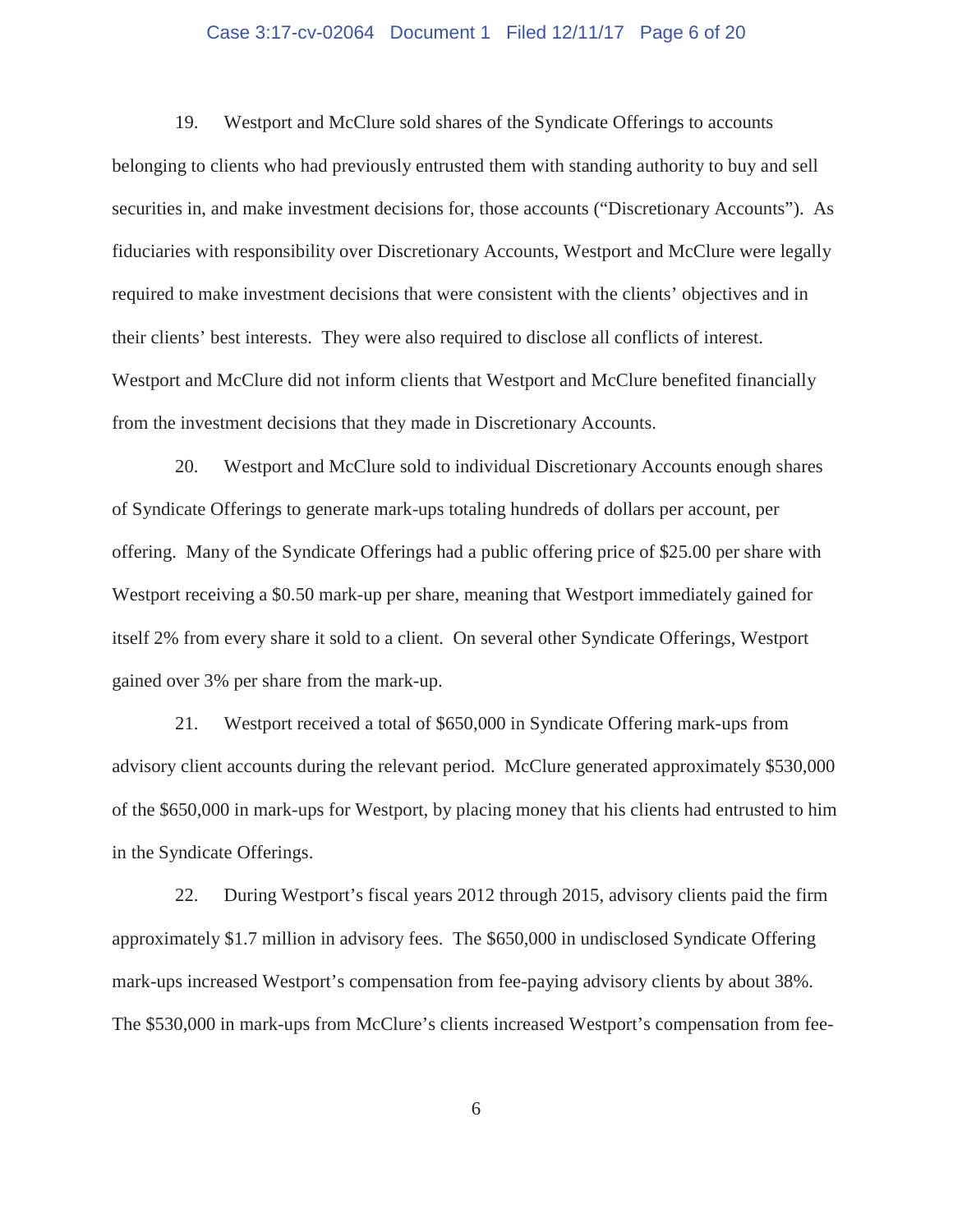### Case 3:17-cv-02064 Document 1 Filed 12/11/17 Page 7 of 20

paying advisory clients by about 30%. McClure obtains compensation from Westport's net income.

23. The Syndicate Offerings were regularly available to Westport, allowing Westport and McClure to trade them frequently in client accounts and repeatedly to pocket undisclosed mark-ups. Westport and McClure sometimes held Syndicate Offerings in client accounts for only a short period before investing the client in another Syndicate Offering and generating another mark-up.

24. Investments in the Syndicate Offerings resulted in net losses for many of Westport's and McClure's clients. Cumulatively, their advisory clients' accounts that were invested in Syndicate Offerings have lost approximately \$1.2 million to date as a result of these investments, with approximately \$890,000 in realized losses.

## **C. Westport and McClure Misled and Deceived Clients Regarding Westport's Compensation, and Acted Contrary to a Client's Express Objectives.**

25. Holdings in Syndicate Offerings were included in advisory clients' assets under management for purposes of calculating their advisory fee. Westport and McClure thus were compensated from those investments twice, first from the Syndicate Offering mark-ups, and second from the advisory fees applied to the value of those holdings.

26. For some client accounts, the amount of undisclosed Syndicate Offering mark-ups equaled 70 percent or more of the amount of advisory fees paid by that account. At least two client accounts generated more in Syndicate Offering mark-ups than in advisory fees.

27. In June 2012 a client of McClure's entered into Westport's Investment Management Agreement, which provided that "Westport Capital Markets, LLC will have full discretion to act on your behalf regarding all purchases and sales of securities in your portfolio"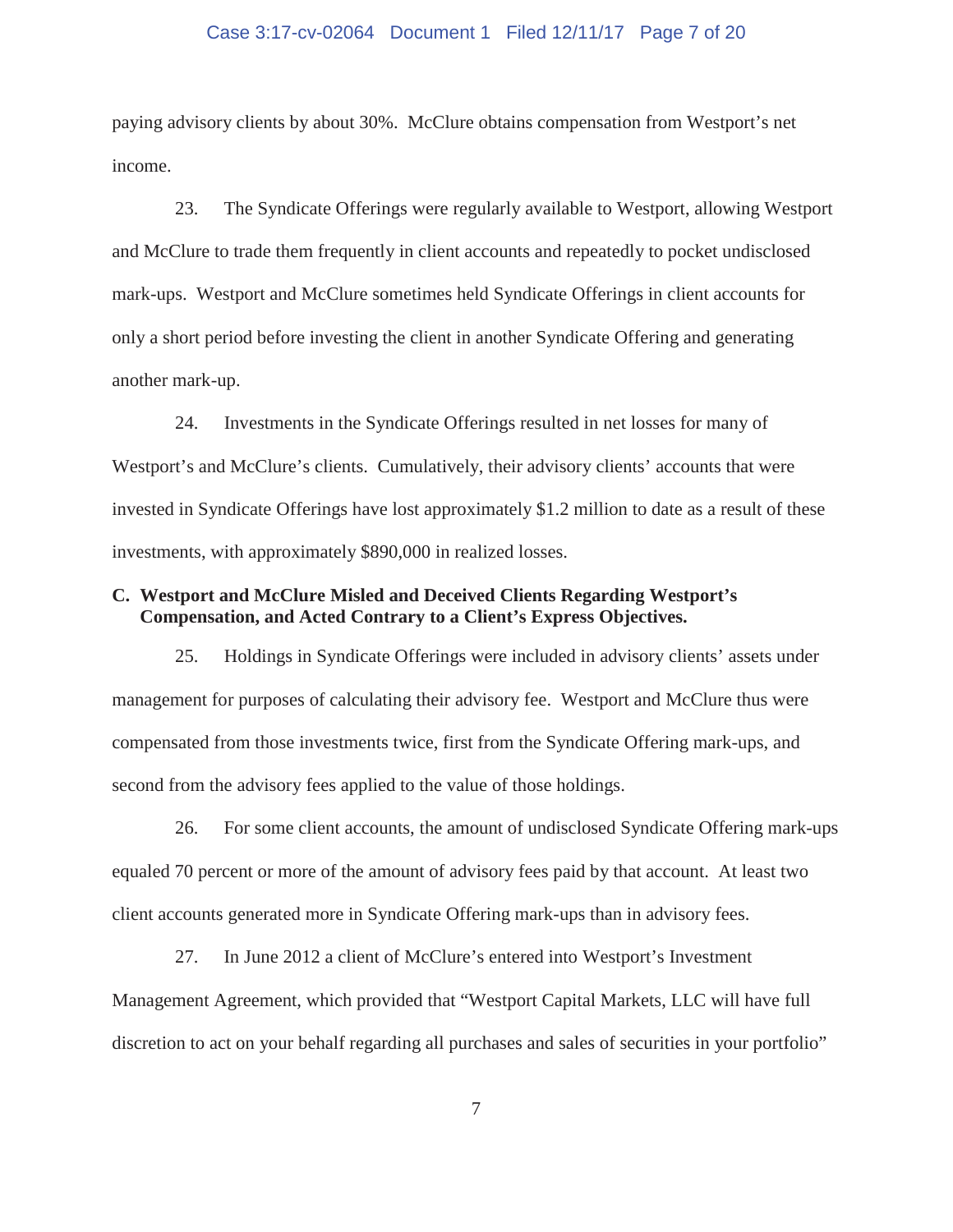### Case 3:17-cv-02064 Document 1 Filed 12/11/17 Page 8 of 20

but that "[a]ll transactions will be made in accord with your stated objective." The agreement further provided that the client would pay Westport an advisory fee based on assets under Westport's management. McClure had previously emailed the client with proposals for managing the client's accounts. McClure included a proposal that the client "be disengaged from the process and have me manage the accounts on a discretionary basis." McClure also asked the client how he would like to compensate Westport, writing "[t]he two choices are compensation on a transaction basis *or* on a fee based on a percentage of assets managed." (emphasis added). Within a month of the client signing Westport's Investment Management Agreement and agreeing to compensate Westport with an advisory fee, McClure invested the client's funds in several Syndicate Offerings that generated over \$2,000 in mark-ups for Westport. From 2012 to 2015, the client paid Westport a total of over \$138,000 in advisory fees. By investing the client's two advisory accounts in Syndicate Offerings a total of 145 times during that period, Westport received additional compensation in the form of undisclosed markups totaling over \$130,000. Westport's and McClure's representations to the client regarding Westport's fee-based compensation were false and misleading because they failed to disclose that Westport and McClure also generated mark-ups from investments they made with the client's funds.

28. The client referenced in paragraph 27 had told McClure that he wanted his accounts to be invested conservatively, with a goal of generating income but erring on the side of not losing money. Instead, Westport and McClure defrauded the client by acting contrary to the client's stated objectives and repeatedly investing in Syndicate Offerings that generated undisclosed mark-ups for Westport. The Syndicate Offerings exposed the client to significant risk that the client did not want to take, while generating secret mark-ups for Westport. The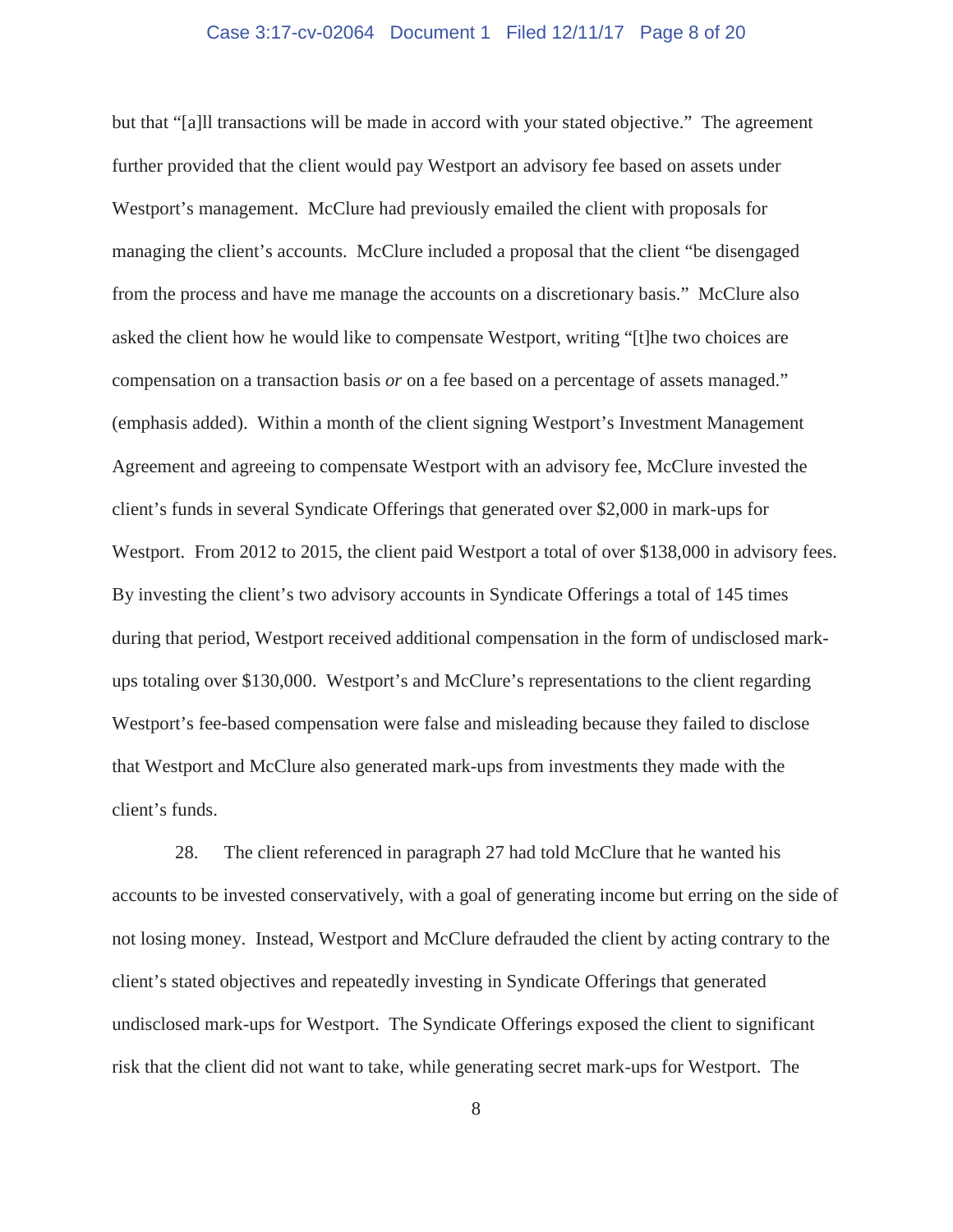### Case 3:17-cv-02064 Document 1 Filed 12/11/17 Page 9 of 20

client suffered significant losses from the Syndicate Offerings, which included investments in (i) heavily indebted companies in the volatile business of oil and gas exploration, (ii) notes offered by a Greek penny stock shipping company that had three straight years of declining earnings and insufficient cash to service its outstanding liabilities, and (iii) a closed-end fund that had no operating history, with a speculative investment strategy that included investment in junk bonds. McClure invested the client's funds in those sorts of risky securities only when they generated a mark-up for Westport. Over 90% of the purchases that McClure made in the client's advisory accounts were purchases of Syndicate Offerings. In June and July 2013, 25% of the client's combined account value was invested in Syndicate Offerings, and between 10% and 20% was invested in Syndicate Offerings for months thereafter. In 2015, the client removed his accounts from Westport after a financial professional at another firm alerted the client to the riskiness of the Syndicate Offerings. The client's net losses in Syndicate Offerings were approximately \$245,000.

29. In May 2013, McClure emailed another client to recommend converting an existing account into "a fee based account." The client agreed. Within weeks of the client signing Westport's Investment Management Agreement and agreeing to open a fee-paying Discretionary Account, McClure purchased in the account Syndicate Offerings that generated thousands of dollars in mark-ups for Westport. In 2013 and 2014, the account paid Westport a total of over \$121,000 in advisory fees. By investing the account in 41 Syndicate Offerings over an 18-month period in 2013 and 2014, Westport received additional compensation in the form of undisclosed mark-ups totaling over \$87,000. Westport's and McClure's representations to the client regarding Westport's fee-based compensation were false and misleading because they failed to disclose that Westport and McClure also generated mark-ups from investments they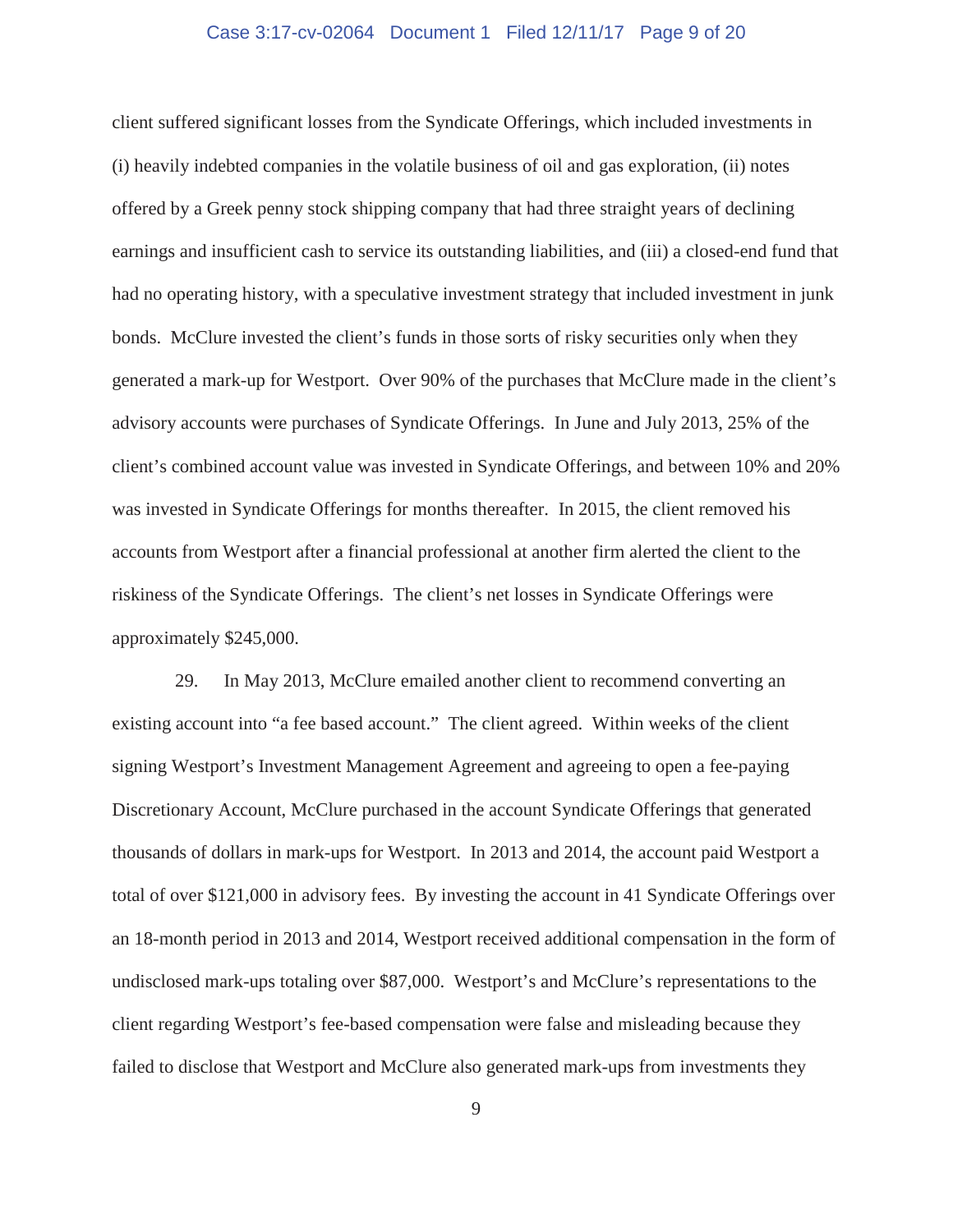made with the client's funds.

## **D. Westport Acted as Principal in Syndicate Offering Sales to Advisory Client Accounts But Failed to Disclose its Conflict of Interest or Obtain Client Consent.**

30. When Westport sold Syndicate Offering shares from its own account to its clients' accounts, Westport acted as principal. Section 206(3) of the Advisers Act requires investment advisers such as Westport to obtain client consent for principal transactions before the transactions are completed. To comply with Section 206(3), investment advisers are required to provide advisory clients with sufficient information to allow clients to make an informed decision as to whether to consent to the transaction. Here, Westport's own policies and procedures governing principal transactions with advisory clients required the firm to disclose to clients the cost to Westport of any security proposed to be sold to the client, and to obtain client consent. In the case of the Syndicate Offerings, that would have required Westport to reveal its mark-up, which Westport did not do. Westport did not obtain client consent, much less informed client consent.

31. McClure exercised complete control over Westport, and Westport's policies and procedures vested him with responsibility, as Chief Compliance Officer, to ensure full disclosure to clients and to obtain client consent regarding principal trades. With respect to his own advisory clients, McClure selected client accounts to which to sell the Syndicate Offerings, and in what amounts.

# **E. Westport and McClure Failed to Disclose to Advisory Clients Westport's Receipt of Mutual Fund 12b-1 Fees and Invested Clients in Mutual Fund Share Classes that Charged a 12b-1 Fee when a Cheaper Share Class was Available.**

32. Mutual funds offer different share classes, which each represent an investment in the same investment strategy and portfolio of securities, but with different costs and fees.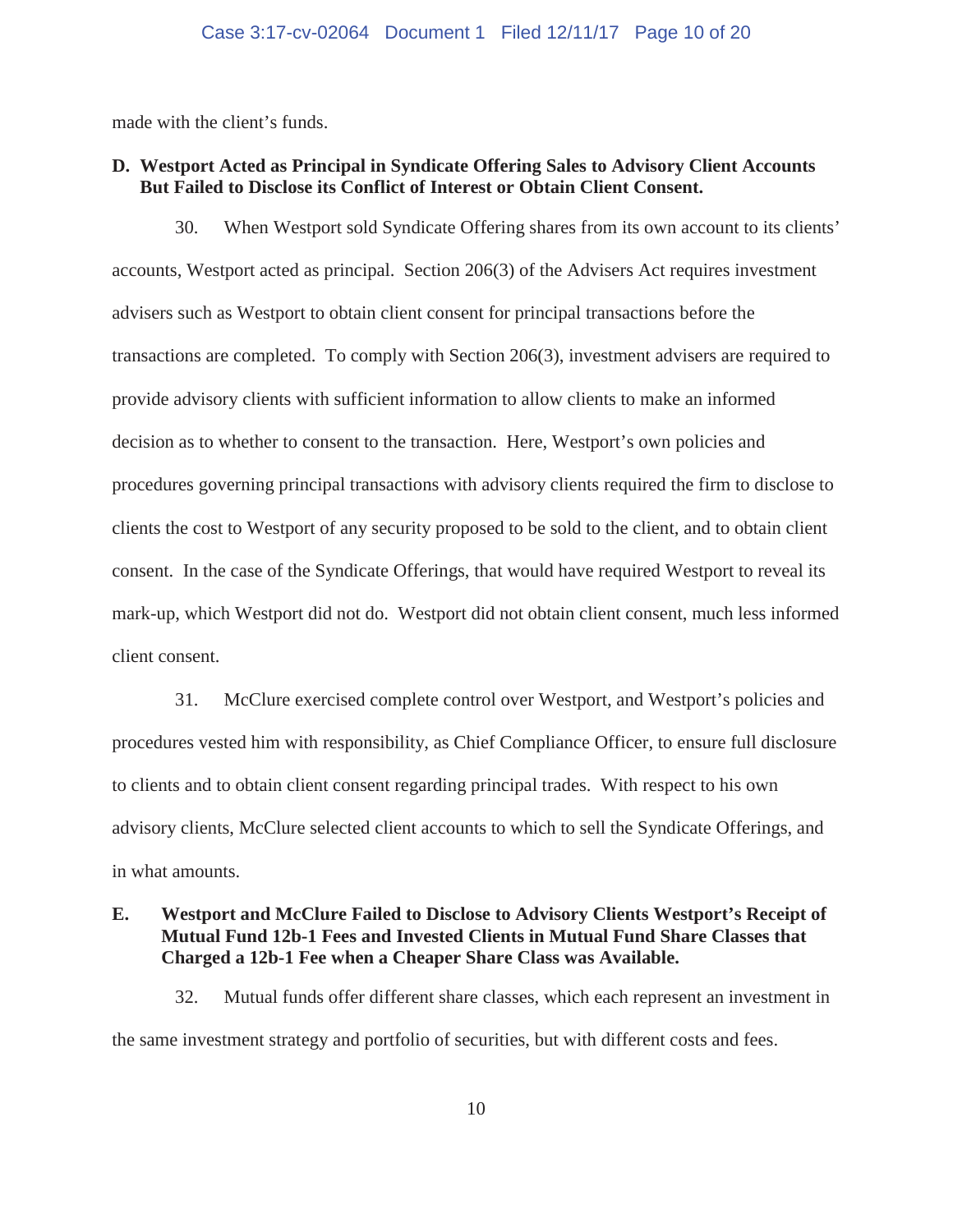### Case 3:17-cv-02064 Document 1 Filed 12/11/17 Page 11 of 20

Typically, Class A shares are purchased by retail brokerage customers in brokerage accounts, but also can be purchased by retail advisory clients in advisory accounts. Class A shares are sold with sales charges in retail brokerage accounts based on the dollar amount of the investment, but the sales charges are generally waived when purchased in fee-based advisory accounts, like Westport's advisory accounts. Many of Westport's representatives purchased Class A shares for their advisory clients during 2012 to 2017. McClure almost exclusively decided to invest his clients' assets in Class A shares of mutual funds when he purchased mutual funds for them.

33. Even sales charge-waived Class A shares purchased in fee-based advisory accounts may continue to pay a so called "12b-1 fee", which is an ongoing annual marketing and distribution fee. 12b-1 fees are paid by a fund to its distributor or underwriter, which then pays the fees to intermediary broker-dealers like Westport that distribute the fund's shares. In its capacity as a broker-dealer, Westport accepted 12b-1 fees from mutual funds that it sold to its advisory clients, and then shared the 12b-1 fees with its representatives as compensation. The typical 12b-1 fee for Class A shares in Westport advisory accounts was 25 basis points (or 0.25%), annually, based on the value of advisory clients' holdings in that share class.

34. From 2012 to 2017, Westport and McClure invested certain of their advisory clients' assets in mutual fund share classes with 12b-1 fees, which were paid to Westport, but Westport and McClure did not disclose their receipt of those fees to clients. Westport and McClure did so many times — even when lower-fee share classes of the same funds without 12b-1 fees were available. Based on advisory clients' year-end or partial year-end holdings in Class A shares of mutual funds, Westport has received approximately \$130,000 from 12b-1 fees that were charged to its advisory clients. McClure received compensation from 12b-1 fees because they contributed to Westport's net income.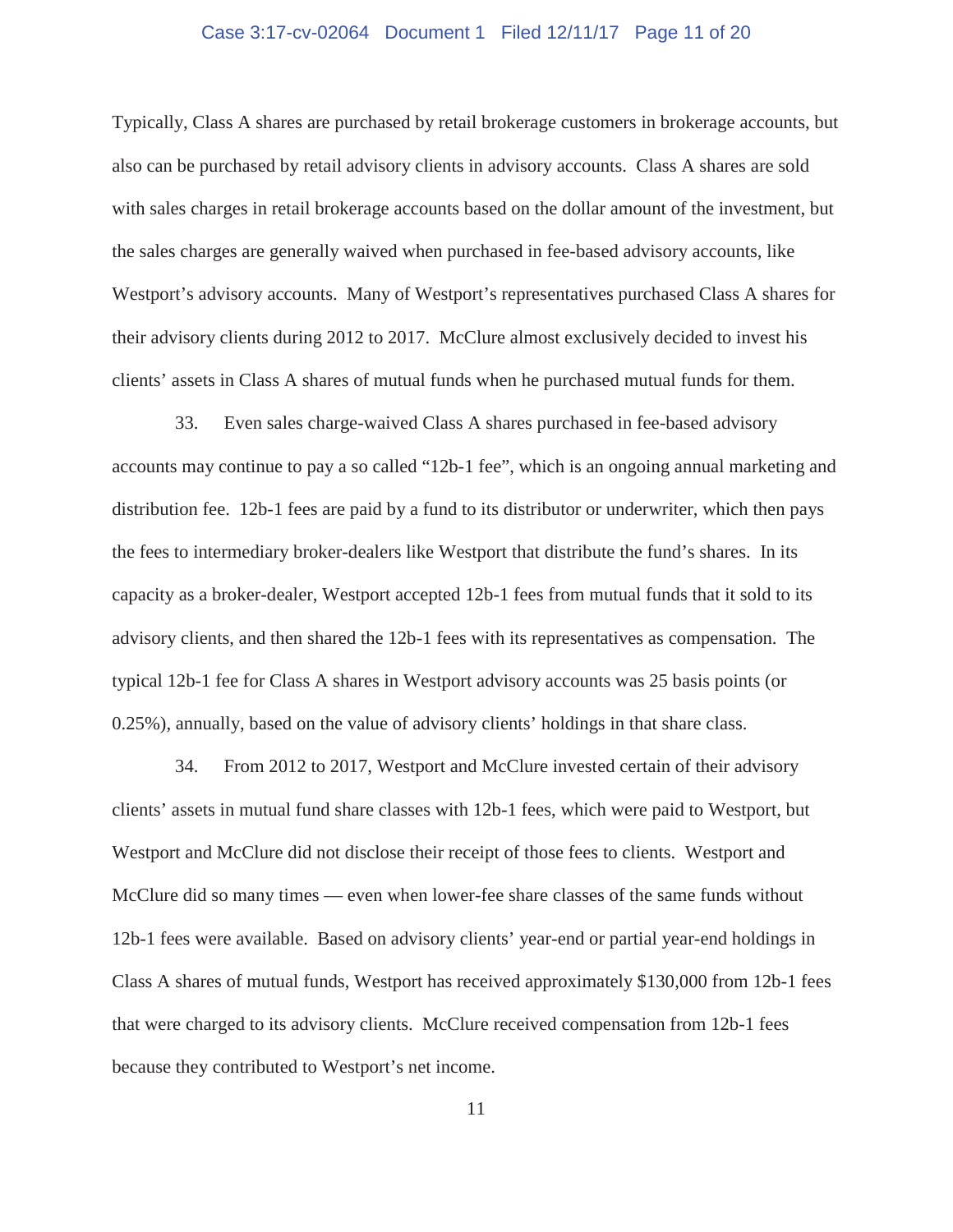#### Case 3:17-cv-02064 Document 1 Filed 12/11/17 Page 12 of 20

35. Westport and McClure had a conflict of interest when they decided to invest their clients' money in mutual fund share classes that resulted in 12b-1 fees for Westport, which they had a duty to disclose, but that they did not disclose.

36. When Westport or McClure invested advisory clients' assets in mutual fund share classes with 12b-1 fees despite the availability of a share class of the same fund without 12b-1 fees, Westport and McClure breached their fiduciary duty to seek best execution for their clients.

## **F. Westport and McClure Made Untrue Statements and Omissions of Material Fact in Forms ADV.**

37. As an investment adviser registered with the Commission, Westport was required to file and annually update disclosures in Forms ADV. Westport was also required to provide advisory clients with certain disclosures in brochures and brochure supplements on Forms ADV Part 2A and Part 2B.

38. Item 8.A of Form ADV Part 1 asks "Do you or any *related person* . . . buy securities for yourself from advisory *clients*, or sell securities you own to advisory *clients*  (principal transactions)?" In Forms ADV filed on or about 2/9/2012, 9/18/2012, 9/16/2013, and 9/25/2014, all during the period in which Westport acted as a Selling Dealer and sold securities from its own account to advisory clients, Westport responded "No" to Item 8.A. These statements were untrue at the times they were made.

39. McClure signed each of the Forms ADV Part 1, and certified under penalty of perjury that the information and statements made in each Form ADV Part 1 were true and correct.

40. Investment advisers are required to describe in a client brochure, Part 2A, Item 5, of Form ADV, how the adviser is compensated for advisory services. In addition to describing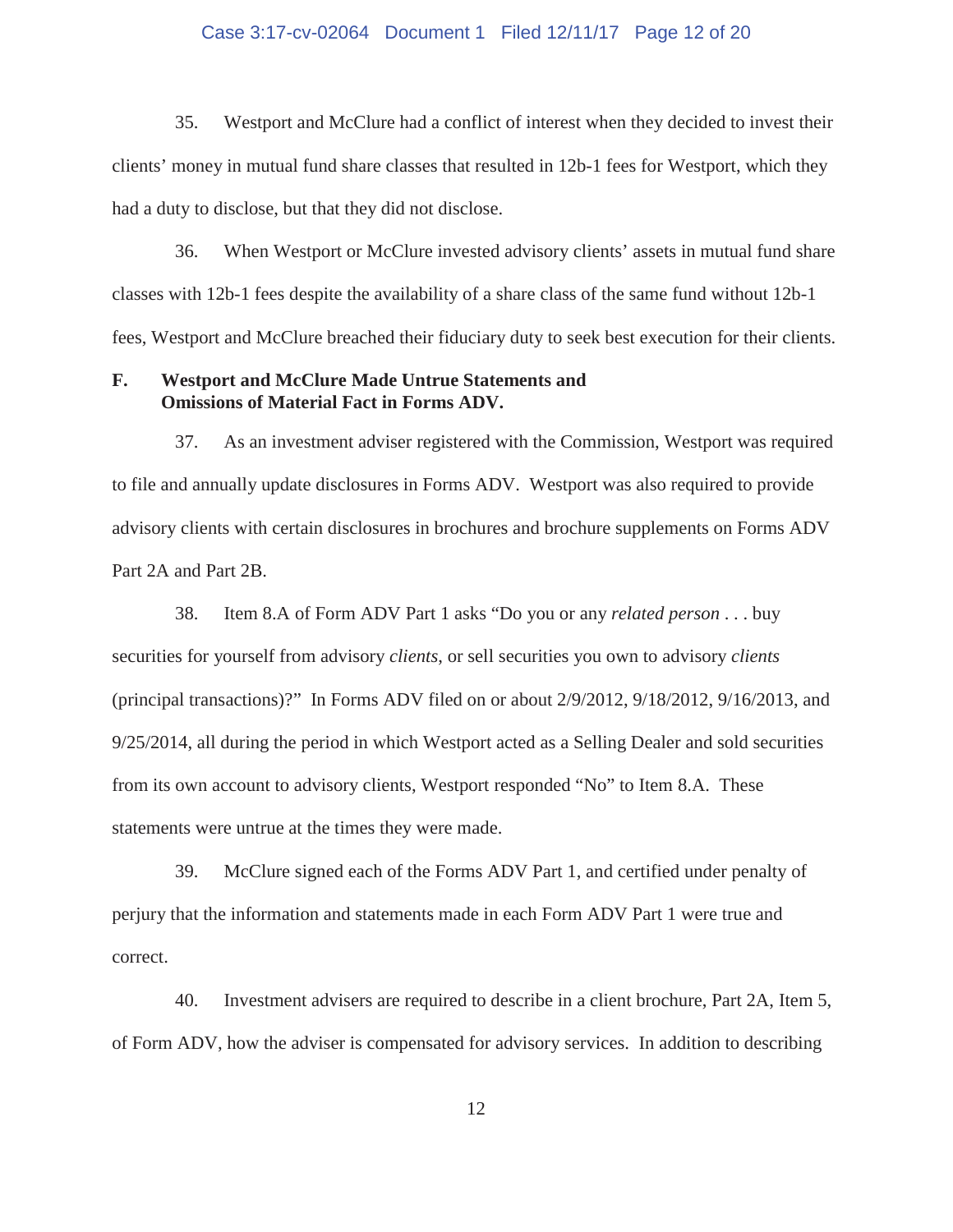### Case 3:17-cv-02064 Document 1 Filed 12/11/17 Page 13 of 20

the adviser's fee arrangement, advisers are required to disclose if the adviser or its supervised persons accept service fees from the sale of mutual funds, and to explain the conflict of interest presented by this practice. In Part 2A, Item 5, of Forms ADV filed in at least February 2012, September 2012, September 2013, September 2014, September 2015, and August 2016, Westport failed to disclose that it and its supervised persons accepted 12b-1 fees for the sale of mutual funds to advisory clients, and failed to explain how that practice presented a conflict of interest. These failures were omissions of material fact required to be stated in Part 2A of Form ADV.

41. When signing Forms ADV Part 1, McClure certified under penalty of perjury that information and statements made in exhibits and any other information submitted, which includes Part 2A, were true and correct and did not omit material information.

42. Investment advisers are required to disclose in a brochure supplement, Part 2B, Item 4, of Forms ADV, the forms of compensation of supervised persons beyond the fees and compensation disclosed in Part 2A, Item 5. During the period that Westport's supervised persons accepted compensation from 12b-1 fees, Westport failed to disclose that compensation in Part 2B, Item 4, of Forms ADV dated at least February 2012, September 2012, September 2013, September 2014, and March 2015. These failures were omissions of material facts required to be stated in Form ADV. Westport attached its Forms ADV Part 2B dated September 2012, September 2013, and September 2014 to Forms ADV Part 2A filed with the Commission.

43. When signing Forms ADV Part 1, McClure certified under penalty of perjury that information and statements made in exhibits and any other information submitted, which includes Part 2B, were true and correct and did not omit material information.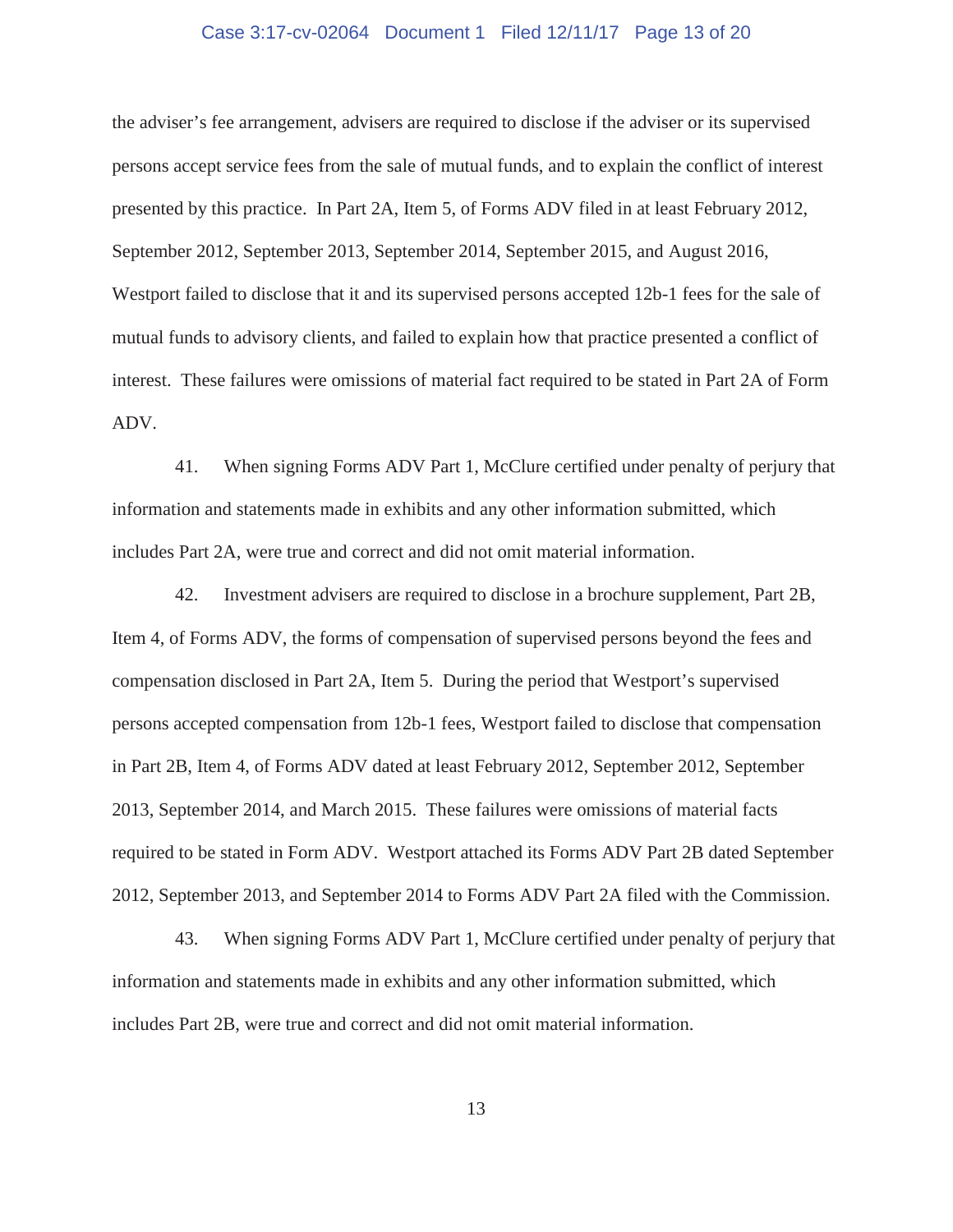### **FIRST CLAIM FOR RELIEF**

# **Westport and McClure Violated Section 206(1) of the Advisers Act**

44. The Commission repeats and incorporates by reference the allegations in paragraphs 1 through 43 above as if set forth fully herein.

45. Westport and McClure are "investment advisers" within the meaning of Section  $202(a)(11)$  of the Advisers Act [15 U.S.C. § 80b-2(a)(11)]. Westport is registered with the Commission as an investment adviser. Westport and McClure each are in the business of providing investment advice concerning securities for compensation. McClure is also an investment adviser due to his ownership, management, and control of Westport.

46. Westport and McClure, acting intentionally, knowingly, or recklessly, employed a scheme to defraud advisory clients by deceiving advisory clients regarding the compensation generated from their accounts.

47. Westport and McClure, acting intentionally, knowingly, or recklessly, employed a scheme to defraud advisory clients by using advisory clients' grant of discretion over their accounts to trade in Syndicate Offerings that generated undisclosed mark-ups.

48. Westport and McClure intentionally, knowingly, or recklessly concealed markups received from advisory client accounts, because they knew, or were reckless in not knowing, that reasonable advisory clients would question, challenge, or refuse the transactions in their account.

49. Westport and McClure intentionally, knowingly, or recklessly invested advisory clients in mutual fund share classes with 12b-1 fees in instances when lower-fee share classes of the same funds without 12b-1 fees were available.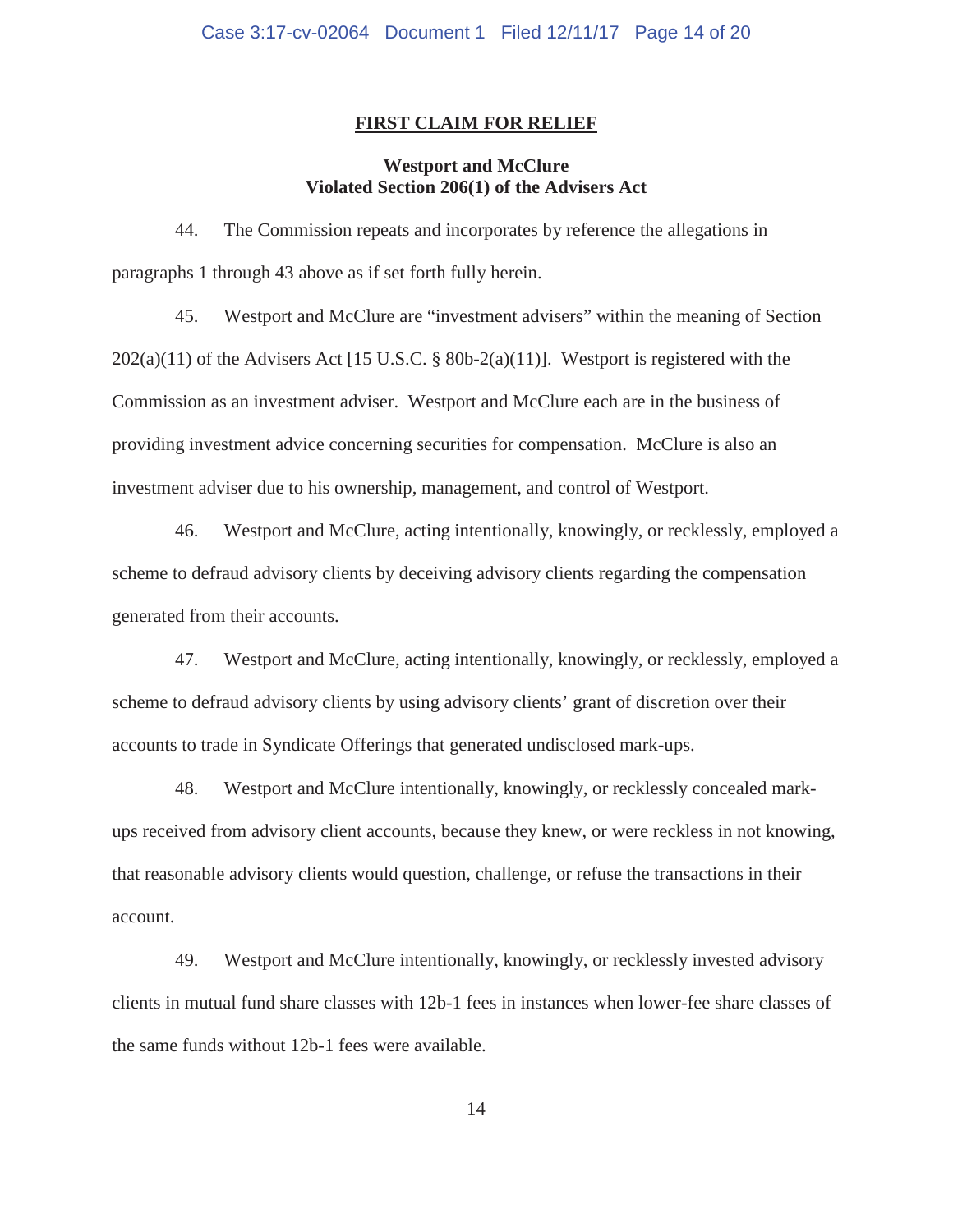### Case 3:17-cv-02064 Document 1 Filed 12/11/17 Page 15 of 20

50. As set forth above, Westport and McClure, by use of the mails or any means or instrumentality of interstate commerce, directly or indirectly, employed or are employing a device, scheme, or artifice to defraud advisory clients. In so doing, Westport and McClure have breached their fiduciary duties.

51. As a result, Westport and McClure have violated and, unless enjoined, will continue to violate, Section 206(1) of the Advisers Act [15 U.S.C. § 80b-6(1)].

### **SECOND CLAIM FOR RELIEF**

# **Westport and McClure Violated Section 206(2) of the Advisers Act**

52. The Commission repeats and incorporates by reference the allegations in paragraphs 1 through 43 above as if set forth fully herein.

53. Westport and McClure are "investment advisers" within the meaning of Section  $202(a)(11)$  of the Advisers Act [15 U.S.C. § 80b-2(a)(11)]. Westport is registered with the Commission as an investment adviser. Westport and McClure each are in the business of providing investment advice concerning securities for compensation. McClure is also an investment adviser due to his ownership, management and control of Westport.

54. The Syndicate Offering mark-ups received by Westport and McClure presented an actual or potential conflict of interest that Westport and McClure knew or should have known was required to be disclosed to their advisory clients. Westport and McClure failed to disclose to advisory clients that they received mark-ups from the Syndicate Offerings and failed to disclose their resulting conflict of interest.

55. The 12b-1 fees received by Westport and McClure presented an actual or potential conflict of interest that Westport and McClure knew or should have known was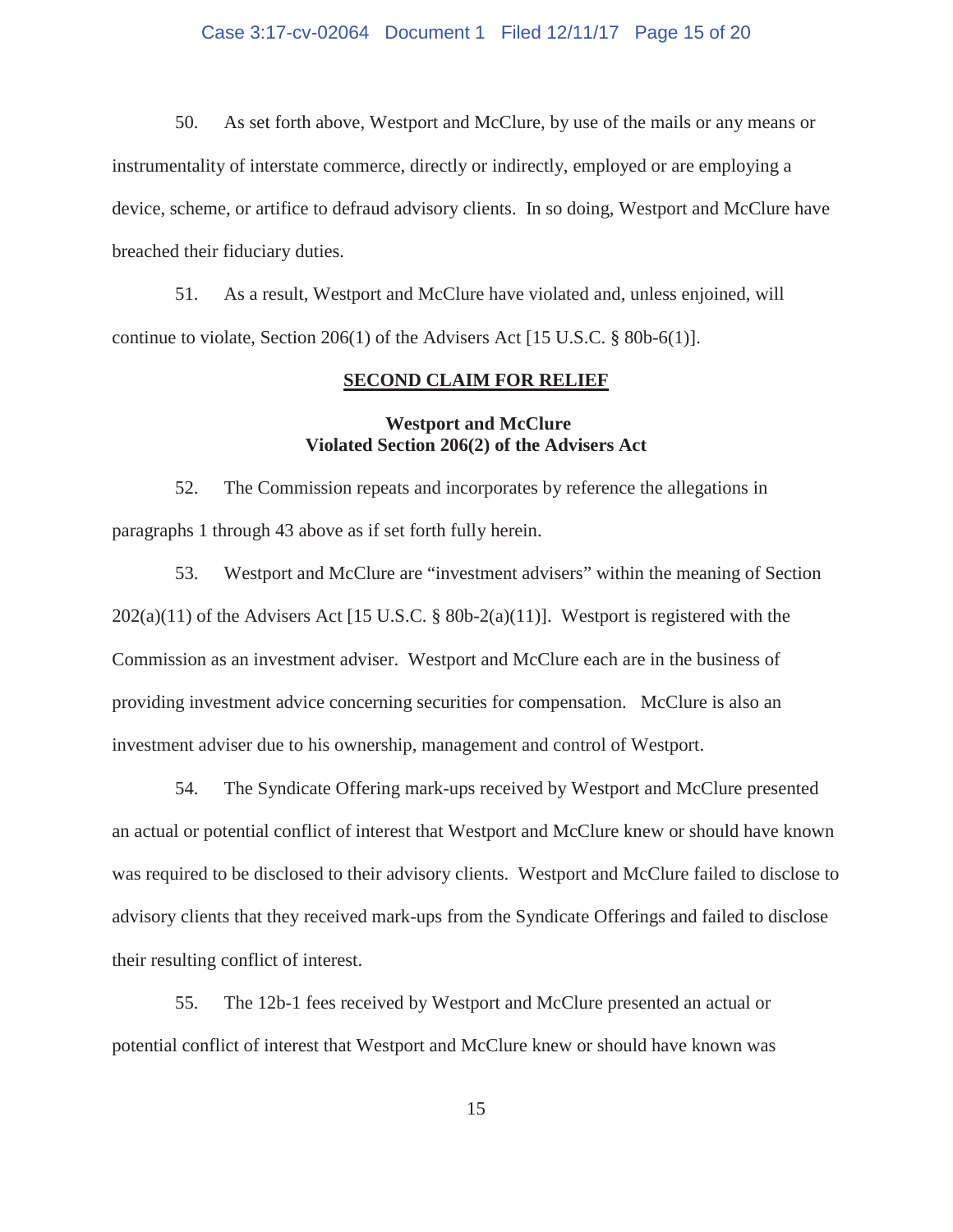### Case 3:17-cv-02064 Document 1 Filed 12/11/17 Page 16 of 20

required to be disclosed to their advisory clients. Westport and McClure failed to disclose to advisory clients that they received compensation from 12b-1 fees and failed to disclose their resulting conflict of interest.

56. Westport and McClure acted negligently, and violated applicable standards of care, in making material misrepresentations and omissions, and in breaching their fiduciary duties, when investing advisory clients in the Syndicate Offerings and in mutual fund share classes that incurred a 12b-1 fee.

57. As set forth above, Westport and McClure, by use of the mails or any means or instrumentality of interstate commerce, directly or indirectly, engaged or are engaging in transactions, practices, or courses of business which operate as a fraud or deceit upon advisory clients.

58. As a result, Westport and McClure have violated and, unless enjoined, will continue to violate, Section 206(2) of the Advisers Act [15 U.S.C. § 80b-6(2)].

#### **THIRD CLAIM FOR RELIEF**

### **Westport Violated Section 206(3) of the Advisers Act**

59. The Commission repeats and incorporates by reference the allegations in paragraphs 1 through 43 above as if set forth fully herein.

60. Westport is an "investment adviser" within the meaning of Section 202(a)(11) of the Advisers Act [15 U.S.C. § 80b-2(a)(11)]. Westport is in the business of providing investment advice concerning securities for compensation and is registered with the Commission as an investment adviser.

61. When it acted as a Selling Dealer in Syndicate Offerings, Westport acted as principal for its own account.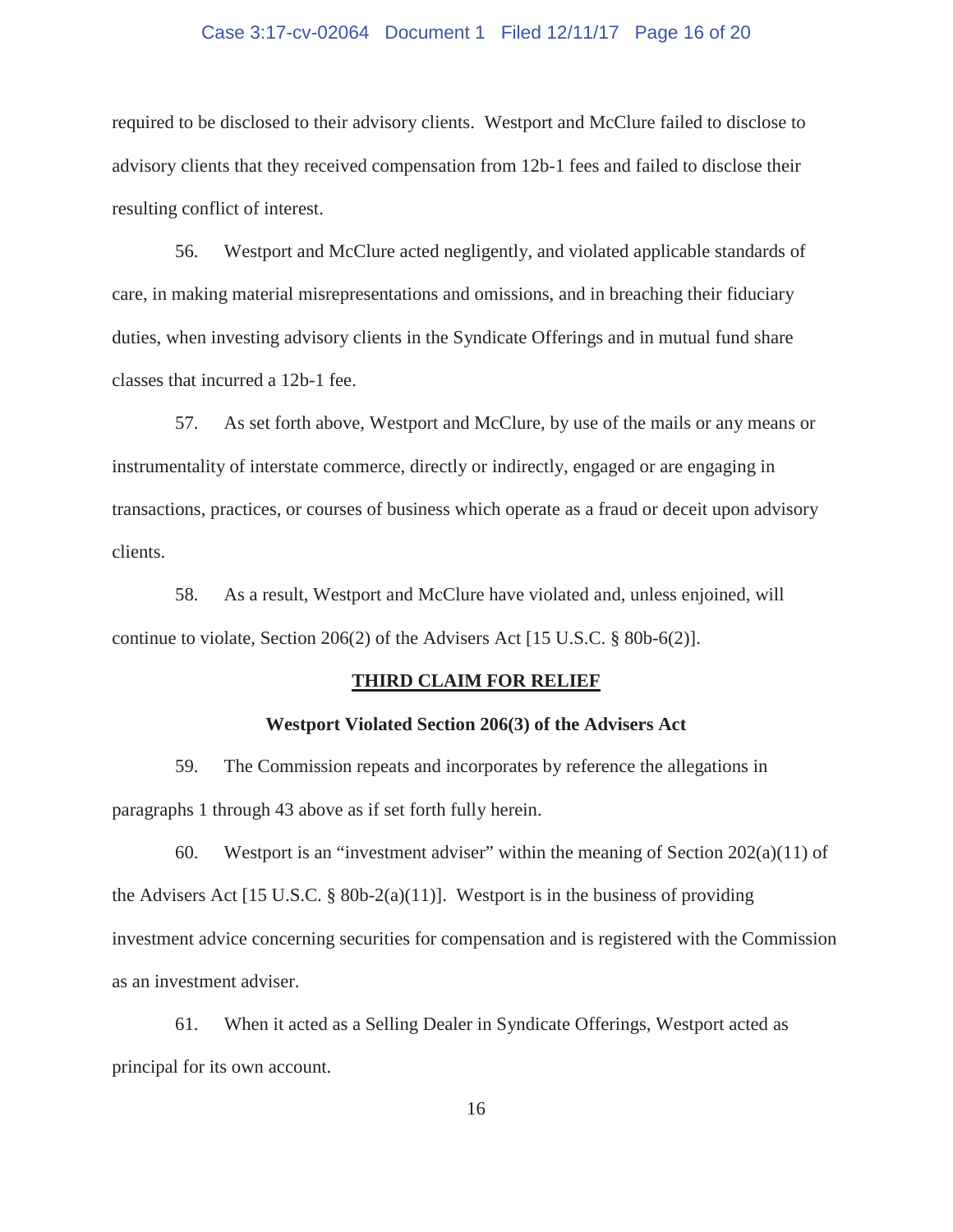### Case 3:17-cv-02064 Document 1 Filed 12/11/17 Page 17 of 20

62. Westport, by use of the mails or any means or instrumentality of interstate commerce, directly or indirectly, acting as principal for its own account, knowingly sold securities to advisory clients, without providing sufficient disclosure of Westport's conflict of interest or obtaining the consent of the clients to such transactions.

63. As a result, Westport violated and, unless enjoined, will continue to violate, Section 206(3) of the Advisers Act [15 U.S.C. § 80b-6(3)].

#### **FOURTH CLAIM FOR RELIEF**

# **McClure Aided and Abetted Westport's Violation of Section 206(3) of the Advisers Act**

64. The Commission repeats and incorporates by reference the allegations in paragraphs 1 through 43 above as if set forth fully herein.

65. Westport is an "investment adviser" within the meaning of Section 202(a)(11) of the Advisers Act [15 U.S.C. § 80b-2(a)(11)]. Westport is in the business of providing investment advice concerning securities for compensation and is registered with the Commission as an investment adviser.

66. When it acted as a Selling Dealer in Syndicate Offerings, Westport acted as principal for its own account.

67. Westport, by use of the mails or any means or instrumentality of interstate commerce, directly or indirectly, acting as principal for its own account, knowingly sold securities to advisory clients, without providing sufficient disclosure of Westport's conflict of interest or obtaining the consent of the clients to such transactions.

68. McClure knowingly or recklessly rendered substantial assistance to Westport's violations of Section 206(3) of the Advisers Act by, among other things, directing that Westport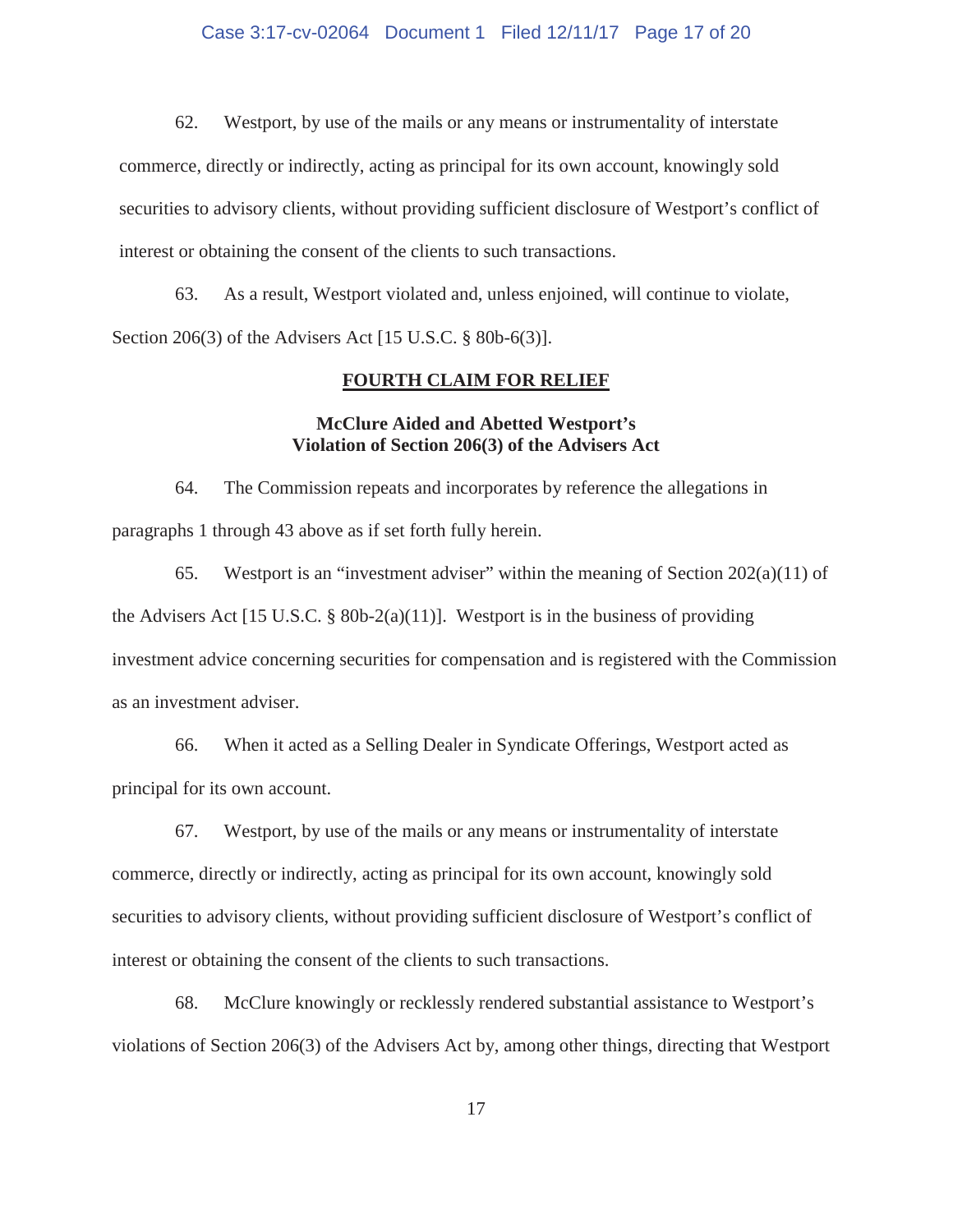### Case 3:17-cv-02064 Document 1 Filed 12/11/17 Page 18 of 20

sell the Syndicate Offerings to its advisory clients, failing to make full disclosure to advisory clients, and failing to obtain advisory clients' consent to Westport's conflicted role in the Syndicate Offerings.

69. As a result, McClure aided and abetted, and unless enjoined will continue to aid and abet, Westport's violation of Section 206(3) of the Advisers Act [15 U.S.C. § 80b-6(3)] and is liable under that section pursuant to Section 209(f) of the Advisers Act [15 U.S.C. § 80b-9(f)].

### **FIFTH CLAIM FOR RELIEF**

# **Westport and McClure Violated Section 207 of the Advisers Act**

70. The Commission repeats and incorporates by reference the allegations in paragraphs 1 through 43 above as if set forth fully herein.

71. Section 207 of the Advisers Act [15 U.S.C. §80b-7] provides that it is unlawful for any person willfully to make any untrue statement of a material fact in any registration application or report filed with the Commission under Section 203, or to omit to state in any such application or report any material fact which is required to be stated therein.

72. Westport made untrue statements in Forms ADV filed or deemed filed with the Commission by falsely stating that it did not engage in principal transactions with advisory clients, and by failing to disclose that Westport and its supervised persons accepted 12b-1 fees from the sale of mutual funds and failing to explain how that practice presented a conflict of interest. Those untrue statements and omissions concerning potential conflicts of interest and compensation were material, and concerned information that was required to be disclosed in the Forms ADV.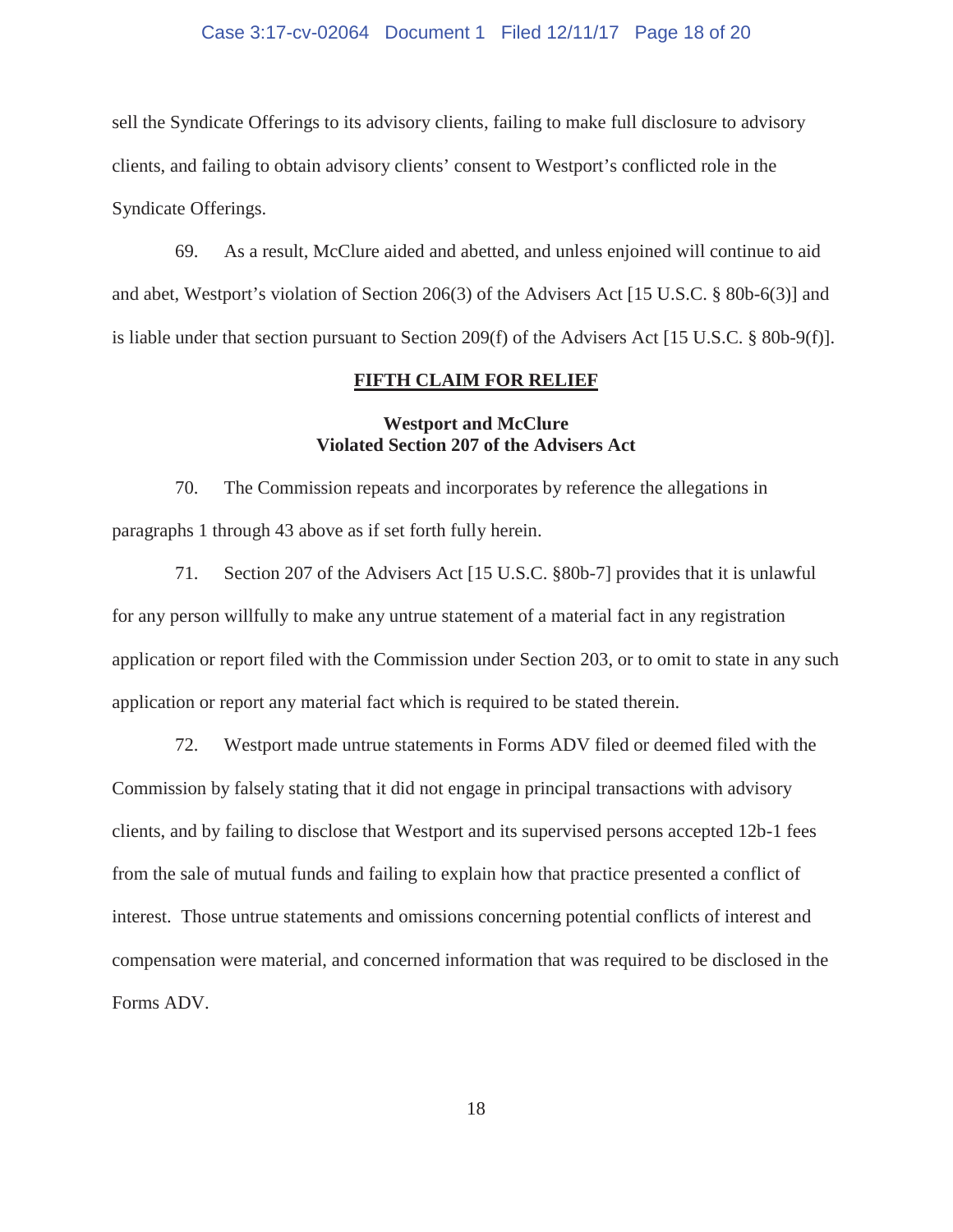#### Case 3:17-cv-02064 Document 1 Filed 12/11/17 Page 19 of 20

73. As set forth above, McClure signed Forms ADV Part 1, and certified under penalty of perjury that the information and statements made in each ADV, including exhibits and other information submitted, were true and correct and did not omit required information.

74. As a result, Westport and McClure violated and, unless enjoined, will continue to violate Section 207 of the Advisers Act.

### **PRAYER FOR RELIEF**

WHEREFORE, the Commission requests that this Court:

A. Enter a permanent injunction restraining Defendants and each of their agents, servants, employees and attorneys and those persons in active concert or participation with them who receive actual notice of the injunction by personal service or otherwise, including facsimile transmission or overnight delivery service, from directly or indirectly engaging in the conduct described above, or in conduct of similar purport and effect, in violation of Sections 206(1), (2), (3), and 207 of the Advisers Act [15 U.S.C. § 80b-6(1), (2), (3), 80b-7];

B. Require Defendants to disgorge their ill-gotten gains, plus pre-judgment interest, with said monies to be distributed in accordance with a plan of distribution to be ordered by the Court;

C. Require Defendants to pay an appropriate civil monetary penalty pursuant to Section 209(e) of the Advisers Act [15 U.S.C. § 80b-9(e)];

D. Enter a permanent injunction pursuant to Section  $21(d)(5)$  of the Exchange Act restraining Defendants from receiving any compensation, beyond an advisory fee, from an advisory client's purchase or sale of securities or other investment products unless the following is disclosed, in writing, before the completion of each transaction: (i) the type of compensation; (ii) the recipients of the compensation; (iii) the amount of compensation (or an annual